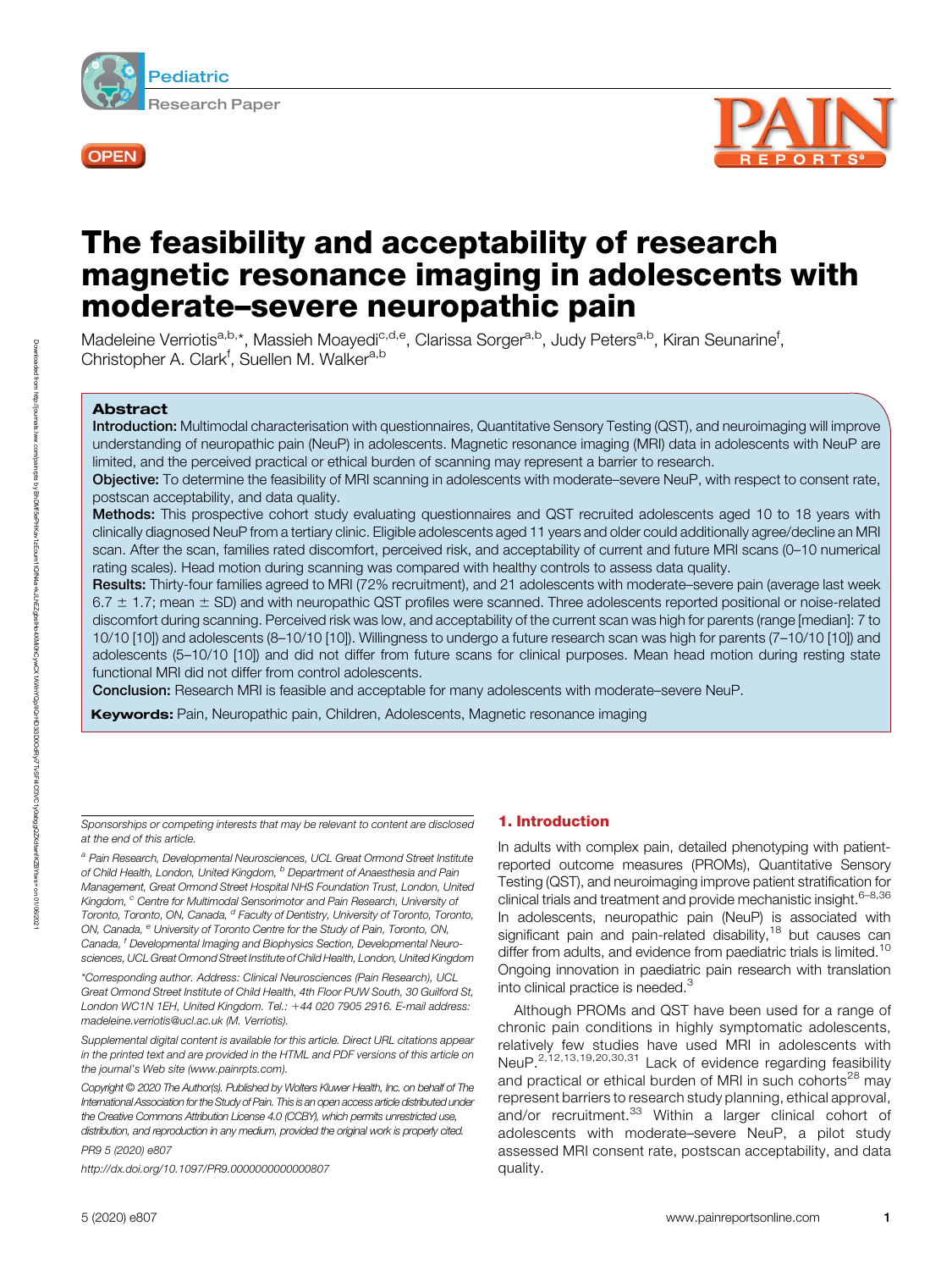# 2.1. Participants

Adolescents aged 10 to 18 years with clinically diagnosed NeuP were recruited from the Great Ormond Street Hospital Chronic Pain Management Service. The MRI pilot forms part of an ongoing cohort study evaluating PROMs and QST [\(clinicaltrials.gov](http://clinicaltrials.gov) NCT03312881). Written informed parental consent and adolescent assent/consent were obtained, and families were given the option to additionally consent to an MRI scan, which required 1 additional hospital visit within 3 months of QST testing and recruitment (see Text, Supplemental Digital Content 3, which contains further recruitment details, available at [http://links.lww.](http://links.lww.com/PR9/A60) [com/PR9/A60](http://links.lww.com/PR9/A60)). Age-matched healthy participant data with the same MRI protocol and scanner were available for comparison.

# 2.2. Measures

# 2.2.1. Pain intensity

At recruitment, adolescents completed visual analogue scales (VASs; 0–10 cm) for pain intensity (now, average and worst pain in the last week) and activity interference due to pain.<sup>40</sup> Twelve adolescents also reported pain intensity immediately before MRI.

#### 2.2.2. Patient-reported outcome measures

Validated questionnaires completed during clinic appointments included: Pediatric Index of Emotional Distress $^{21}$ ; Paediatric Quality of Life Inventory<sup>38</sup>; and Pain Catastrophizing Scale—Children.<sup>35</sup>

After the scan, adolescents and parent(s) rated discomfort, perceived risk, and acceptability of current and future MRI scans (0–10 numerical rating scale [NRS]) (see Figures, Supplemental Digital Content 1–2, which contain postscan questionnaires completed by participants, available at [http://links.lww.com/](http://links.lww.com/PR9/A60) [PR9/A60](http://links.lww.com/PR9/A60)).

#### 2.2.3. MRI acquisition and analysis

Multimodal neuroimaging was performed using a 3T Siemens Prisma MRI scanner with a 64-channel coil at Great Ormond Street Hospital. Neuroimaging included T1- and diffusion-weighted images and resting-state functional MRI (rsfMRI; see Text, Supplemental Digital Content 3, which provides MRI acquisition parameters and analysis methods, available at [http://links.lww.](http://links.lww.com/PR9/A60) [com/PR9/A60](http://links.lww.com/PR9/A60)). For the rsfMRI scan, participants were asked to keep their eyes closed and let their minds wander. Given our paediatric cohort, the protocol was restricted to 30 minutes.

As head motion can impair quality of  $fMRI$ ,<sup>15</sup> framewise displacement  $(FD)^{24}$  was measured as the movement of any given frame relative to the previous frame. Scans underwent standard preprocessing (see Text, Supplemental Digital Content 3, which provides MRI acquisition parameters and analysis methods, available at [http://links.lww.com/PR9/A60\)](http://links.lww.com/PR9/A60) in the CONN toolbox (v18a), <sup>42</sup> run on MATLAB (R2018a v9.4; Mathworks, Nantick, MA).

Framewise displacement values were compared between adolescents with NeuP and controls. As thresholds of 0.2 and 0.5 mm have been suggested to indicate high levels of motion in adults,24,25 we calculated the proportion of frames per participant above these thresholds.

#### 2.3. Data analyses

Statistical analysis was performed with SPSS (v24; IBM, Portsmouth, United Kingdom). When assumptions of normality were not met, nonparametric tests were used. All tests were 2-tailed and assessed at  $\alpha = 0.05$ .

# 3. Results

# 3.1. Participants

Fifty adolescents with NeuP ( $n = 42$ ) or predominantly NeuP ( $n = 5$ 8) were recruited to the NeuP study between October 2017 and April 2019 (Fig. 1).

## 3.2. Pain ratings and patient-reported outcome measures

At recruitment, average pain intensity in the last week was moderate–severe in both males (mean  $\pm$  SD: 6.2  $\pm$  1.5; n = 19) and females (6.5  $\pm$  2.2; n = 31). Participants indicated high pain catastrophizing and emotional distress and impaired quality of life (Table 1).

# 3.3. MRI recruitment

Thirty-four of 47 (72%) adolescents aged 11 years and older and their families agreed to MRI. To reduce heterogeneity, we further excluded patients without neuropathic QST profiles of sensory gain/loss<sup>1,29</sup> and those with multiple types of pain that could limit attribution of MRI changes to current NeuP (Fig. 1; see also Text, Supplemental Digital Content 3, which contains further exclusion details, available at<http://links.lww.com/PR9/A60>). Demographics, pain, and questionnaire measures in scanned patients did not differ from those who were excluded or declined MRI (Table 1). A higher but statistically insignificant proportion of females than males (10/30 vs 3/19) declined MRI.

#### 3.4. Postscan acceptability and discomfort

Eighteen adolescents (10 female and 8 male) and 17 parents (1 declined as limited English) completed post-MRI questionnaires. Three parents felt unable to report child discomfort as they were not in the scanner room. Ratings for current research scan acceptability were high for both adolescents (range [median]: 8- 10 [10]; 67% rated 10/10; "Overall, do you think it is ok for a brain scan to be performed to help understand "nerve" pain in children?"; see Figure, Supplemental Digital Content 1, which contains the postscan questionnaire completed by adolescents, available at [http://links.lww.com/PR9/A60\)](http://links.lww.com/PR9/A60) and parents (7–10 [10]; 81% 10/10) (Fig. 2A). Acceptability of a future research scan was high for parents (7–10 [10]; 88% 10/10) but lower for adolescents (5–10 [10]; 67% 10/10) and did not differ from acceptability for future clinical scans (Fig. 2A).

Three adolescents declined MRI due to noise or discomfort during previous clinically required scans. Of 21 adolescents scanned for this study, 18 were asked to complete postscan questionnaires. Eight reported no discomfort, 6 mild discomfort (1–3/10), and 2 moderate (5–7/10) positional discomfort in the head or neck during MRI. One adolescent with 9/10 discomfort due to noise also reported the highest worry (6/10) and lowest acceptability of future research scans (5/10) (Fig. 2B, C). Within this small cohort, there was no correlation between pain intensity immediately before scanning and discomfort (Spearman's  $\rho =$ 0.13,  $P = 0.7$ ; n = 12) or between previously completed PI-ED scores and worry during MRI ( $\rho = 0.33$ ,  $P = 0.18$ ; n = 18). Fifteen adolescents felt scan instructions were easy to understand (7–10/ 10, 61% 10/10). Two adolescents reporting difficulty understanding instructions (0/10) also had lower ratings for future scan acceptability (5–7/10) (Fig. 2C).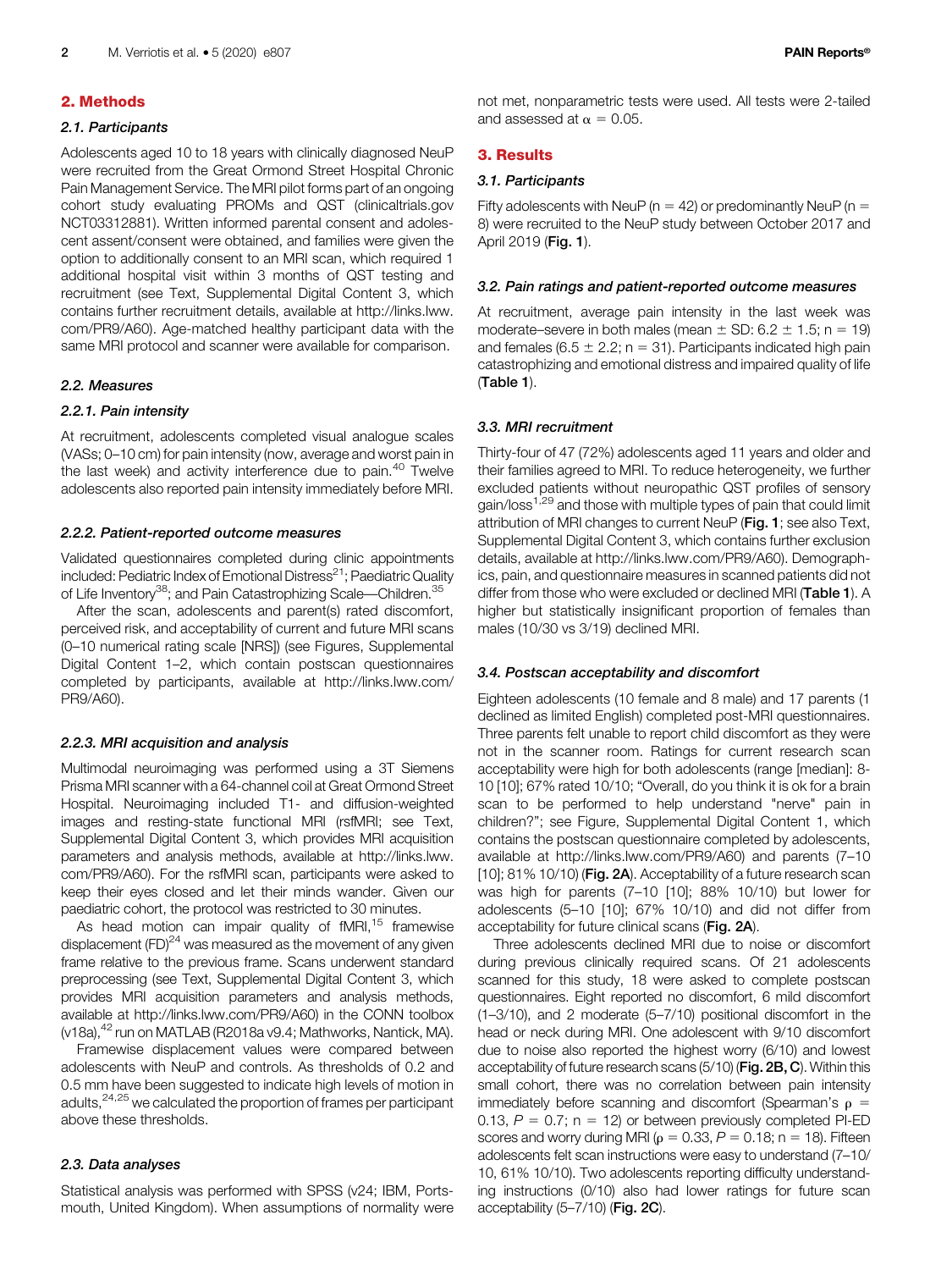

Figure 1. Recruitment flow chart for pilot MRI study in adolescents with a clinical diagnosis of neuropathic pain (NeuP). Ten- to 18-year-old patients (n = 50) were recruited to a study characterizing NeuP in adolescents using Quantitative Sensory Testing and patient-reported outcome measures. At the time of recruitment to the NeuP study, adolescents aged 11 years and older were additionally given the option to consent to a research MRI scan. After consent, participants were screened for suitability for the MRI portion of the study (see Text, Supplemental Digital Content 3, which contains further information relating to recruitment procedures, available at [http://links.lww.com/PR9/A60\)](http://links.lww.com/PR9/A60), and an MRI appointment was arranged for eligible participants. F, female; M, male.

# Table 1

Comparative demographic, pain report, and questionnaire data for subgroups of patients recruited to the neuropathic pain study, who were scanned, consented to MRI but were excluded from the pilot study, or who declined an MRI scan.

|                                                                                                                            | Scanned ( $n = 21$ )                           | Excluded ( $n = 15$ )                        | Declined ( $n = 13$ )                             |
|----------------------------------------------------------------------------------------------------------------------------|------------------------------------------------|----------------------------------------------|---------------------------------------------------|
| Demographics<br>Age<br>Male/female (%F)<br>Height<br>Weight                                                                | 14.6(2.1)<br>10/11 (52%)<br>163(11)<br>59 (12) | 13.5(2.4)<br>6/9(60%)<br>157(10)<br>48 (12)  | 14.5(2.0)<br>3/10(77%)<br>157 (16)<br>53(14)      |
| Diagnostic group<br><b>CRPS</b><br>PPSP<br>Other peripheral NP<br>Mixed pain                                               | 6<br>6<br>9<br>0                               | 3<br>5<br>3<br>4                             | $\frac{2}{7}$<br>$\overline{4}$<br>$\overline{0}$ |
| Pain report at recruitment (VAS 0-10 cm)<br><b>Now</b><br>Average last week<br>Worst last week<br>Interference due to pain | 4.3(2.4)<br>6.3(1.7)<br>7.6(1.6)<br>7.2(2.4)   | 5.4(2.0)<br>6.1(2.2)<br>7.1(2.7)<br>6.1(2.4) | 4.6(2.2)<br>6.7(2.2)<br>8.2(1.7)<br>7.4(3.6)      |
| Pain before scan (VAS 0-10 cm)<br><b>Now</b><br>Average last week<br>Worst last week                                       | 4.3(1.9)<br>5.5(1.9)<br>7.6(0.9)               |                                              |                                                   |
| Pain duration<br>$>3$ mo<br>$>1$ yr<br>$>2$ yr                                                                             | 5<br>3<br>13                                   | 4<br>5<br>6                                  | $\overline{c}$<br>$\sqrt{2}$<br>$9\,$             |
| Questionnaire measures<br>$PI-ED$<br>PedsQL (total)<br>PCS-C (total)                                                       | 17.0(6.9)<br>47.5 (16.0)<br>28.3(13.1)         | 16.0(7.0)<br>43.4 (22.1)<br>27.9 (12.2)      | 16.8(7.2)<br>51.9 (17.4)<br>33.2(7.7)             |

Data = mean (SD) for 49 of 50 recruited patients (1 additional female who consented but was not yet scanned is not included).

CRPS, complex regional pain syndrome; F, female; Mixed pain, no clear features of neuropathic pain or associated musculoskeletal pain; Pain before scan assessed on day of return for imaging (data available, n 5 12); PCS-C (total), Pain Catastrophizing Scale-Child version total score (range 0-52; data available for scanned, n = 18; excluded n = 9; declined, n = 11); PedsQL (total), Pediatric Quality of Life total score (range 0-100; data ava for scanned, n = 16; excluded n = 12; declined, n = 12); Peripheral NP, other causes of peripheral neuropathic pain; PI-ED, Pediatric Index of Emotional Distress (range 0-42); PPSP, persistent postsurgical pain.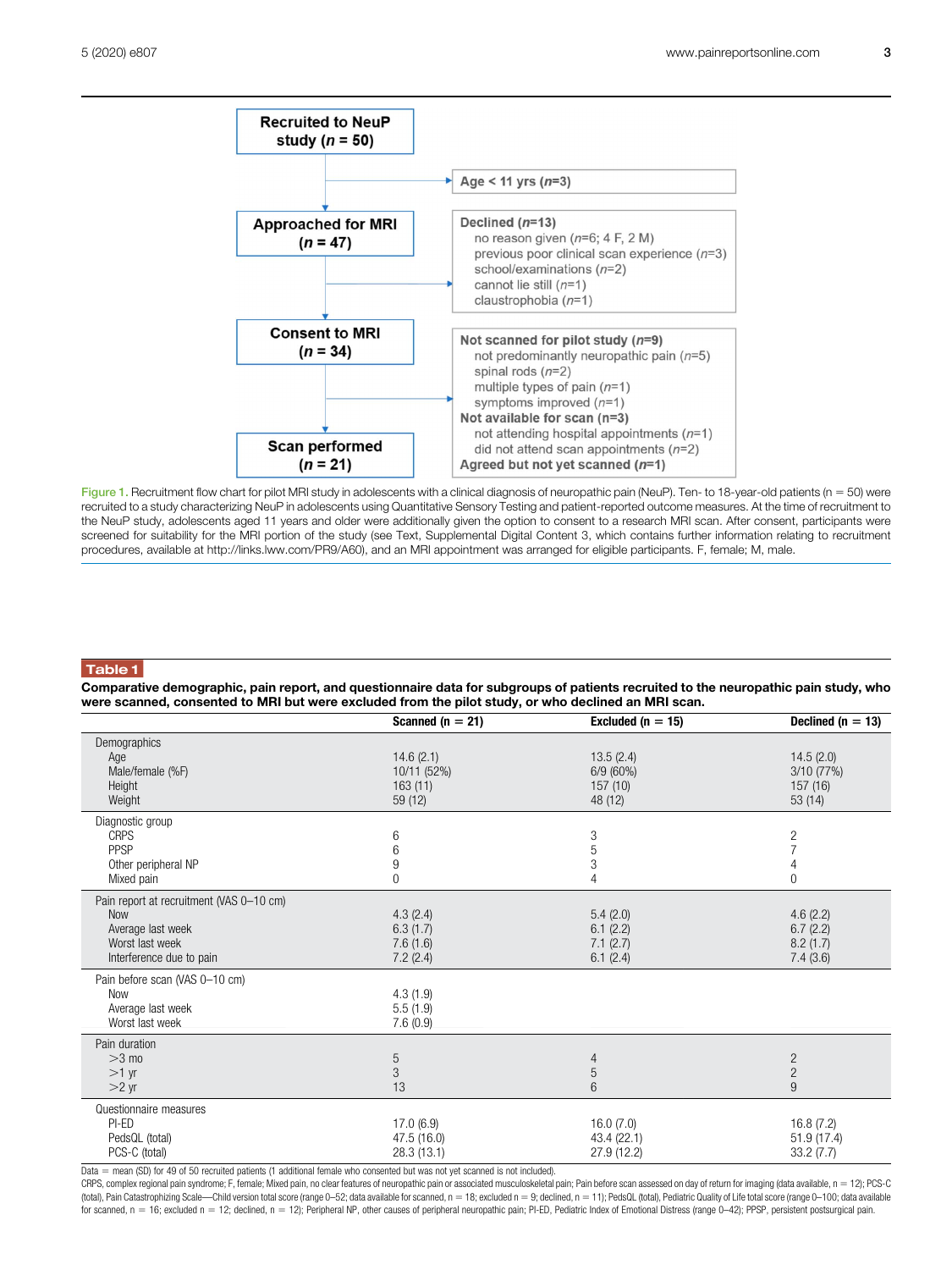

Figure 2. Experience and acceptability ratings after brain neuroimaging completed by adolescents and parents. Agreement was based on numerical rating scales (NRSs) from zero "not at all" to 10 "very much so." (A) Adolescent and parent ratings for the current MRI and willingness to agree to a future scan for clinical or research purposes. (B) Adolescent and parent ratings for child's discomfort during the scan and perceived risk of MRI (C) Adolescent rating of level of worry and ability to understand instructions during the scan. Data points  $=$  individual values; bars  $=$  median (IQR).

# 3.5. MRI data quality

Head motion during rsfMRI in NeuP patients did not differ from agematched healthy controls (Table 2). Mean FD and the percentage of frames per adolescent with FD greater than either 0.2 or 0.5 mm were similar (Table 2), and there was a similar negative relationship between age and mean FD across both groups (Fig. 3).

### 4. Discussion

Many adolescents with moderate–severe NeuP and families agreed to research MRI and reported high acceptability of the current and future scans. Logistical issues and MRI contraindications accounted for some refusals. Previous poor scan experience influenced recruitment, and adolescents reporting discomfort or difficulty understanding instructions also had lower ratings for future scan acceptability. Providing families with information about other children's scan experience may facilitate decisions regarding recruitment. 32

Neuroimaging pain research is well-established in adults,<sup>7,36</sup> but additional pediatric data are required. Nociceptive processing is developmentally regulated and sensitive to early life experience,<sup>4,39,40</sup> and correction for significant age and sexdependent changes in brain structure throughout adolescence<sup>5</sup> is needed when assessing disease effects.<sup>34</sup> MRI has identified altered brain structure and function in adolescents with complex regional pain syndrome,2,12,13,19,20,30,31 but evaluations of acceptability and feasibility, and in other NeuP cohorts, are limited. Despite experiencing persistent moderate–severe NeuP with high levels of emotional distress and pain catastrophizing,

recruitment and parental and adolescent acceptability of research MRI was high.

There is no gold standard for measuring research procedural discomfort in children.<sup>33</sup> Although not formally validated, our numerical scales and questions regarding discomfort, anxiety, or concerns about the procedure, and willingness to undergo future scans, parallel those used for MRI acceptability in adults<sup>14,22</sup> and child discomfort during research procedures.<sup>32,33</sup> As suggested, both adolescent and parental self-report was obtained immediately after the procedure to minimize recall bias.<sup>33</sup> Although overall satisfaction with clinically required scans despite discomfort may be heightened by perceived diagnostic value, $^{22}$ adolescents and parents did not differentiate between acceptability of future scans for clinical or research purposes.

Data regarding the type and degree of discomfort during research procedures in adolescents can aid ethics committee evaluations of potential burden.<sup>33,41</sup> Unsedated healthy participants aged 8 to 18 years undergoing research MRI for 30 to 60 minutes reported low overall discomfort (1.6  $\pm$  0.45, mean  $\pm$  SD; 1–5 Likert scale).<sup>32</sup> Our data mirror these findings: Despite chronic NeuP, most adolescents tolerated MRI with minimal discomfort.

Feasibility of research MRI in adolescents also depends on obtaining high-quality data within a tolerable duration. Pediatric and clinical populations may be more susceptible to head motion and movement artefact,<sup>23</sup> and removing affected data frames can result in loss of 50% or more of data<sup>9</sup> and adversely affect interpretation.<sup>24,25,27,37</sup> Others suggest that head motion is heritable and stable over time $11,17$  and also reflects individual variability in functional organization.<sup>26,43</sup> Real-time visual feedback can reduce head movement in younger patients,<sup>16</sup> and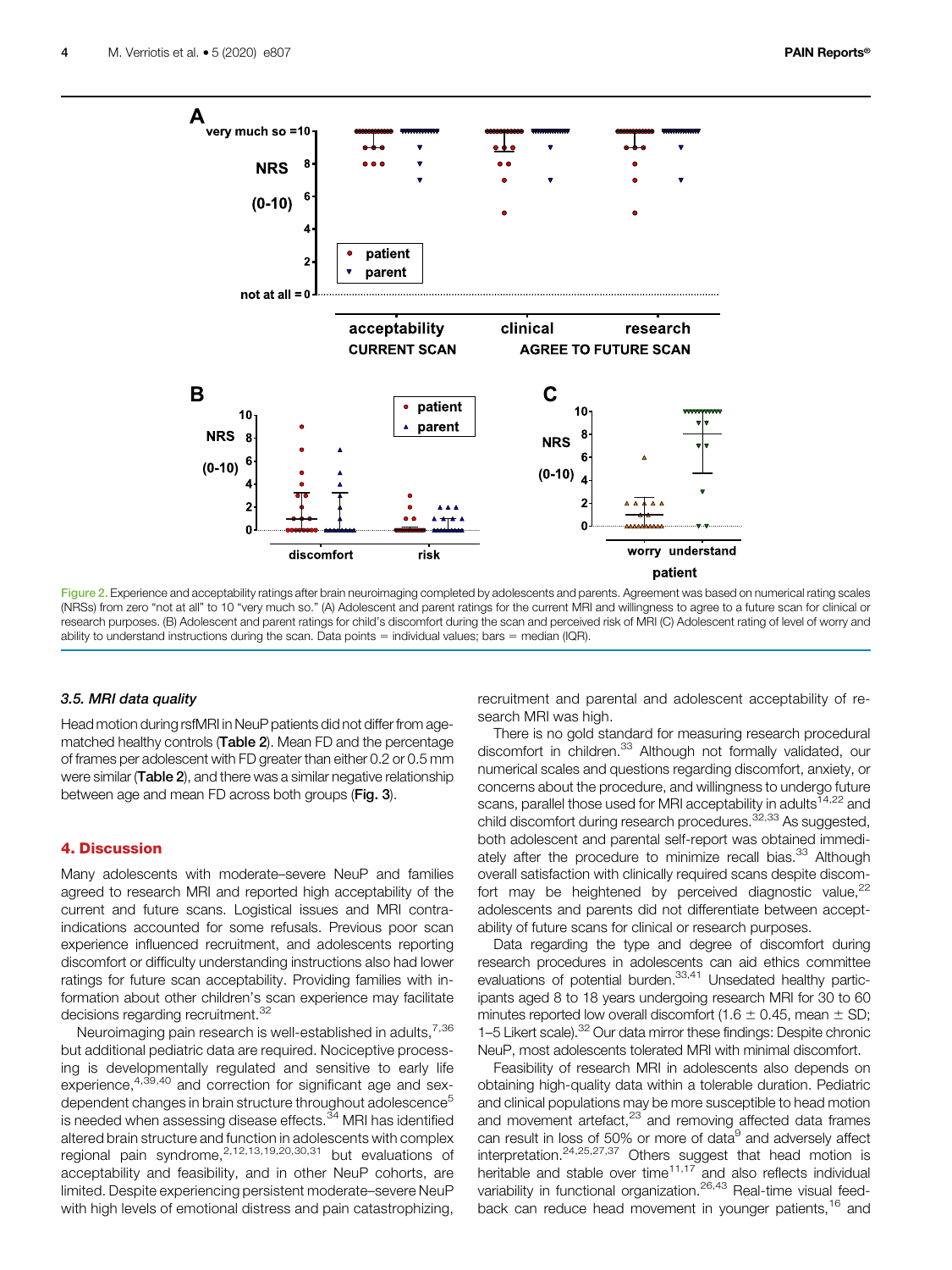Table 2

| Comparative demographic and head motion data for patients and control participants who had a resting state fMRI scan. |                   |               |                                 |
|-----------------------------------------------------------------------------------------------------------------------|-------------------|---------------|---------------------------------|
|                                                                                                                       | NeuP ( $n = 21$ ) | $HC (n = 21)$ | Results                         |
| Demographics                                                                                                          |                   |               |                                 |
| Age                                                                                                                   | 14.6(2.1)         | 13.6(1.7)     | $U = 161, P = 0.13$             |
| Male/female (%F)                                                                                                      | 10/11 (52%)       | 5/16 (76%)    | $\chi^2_{(1)} = 2.60, P = 0.11$ |
| Head motion                                                                                                           |                   |               |                                 |
| Mean FD (mm)                                                                                                          | 0.20(0.09)        | 0.20(0.06)    | $U = 246, P = 0.52$             |
| % frames with $FD > 0.2$                                                                                              | 35(25)            | 38 (17)       | $t_{(40)} = 0.45, P = 0.65$     |
| % frames with $FD > 0.5$                                                                                              | 5(9)              | 3(5)          | $U = 216$ , $P = 0.91$          |

Data  $=$  mean (SD).

F, female; FD, framewise displacement (in mm); HC, healthy control participants; NeuP, patients with neuropathic pain;  $U$  Mann–Whitney test with n = 42 in all cases.

motion analytics can facilitate scanning until the desired amount of low-movement data has been collected.<sup>9</sup> With our 30-minute scan protocol, head motion tended to be higher at younger ages as previously reported, <sup>11,27</sup> but did not differ between clinical and healthy adolescents, and data were high-quality.

Behavioral strategies can improve acceptability and tolerability of MRI for unsedated adolescents,<sup>16</sup> and adequate preparation can reduce anticipated pain or worry.<sup>33</sup> Despite high pain and anxiety scores, worry during MRI was low, with experienced pediatric radiographers providing age-appropriate instructions throughout scanning and maximizing comfort during positioning. In accordance with adolescent preferences during research procedures,16,32 participants viewed a movie of his/her choice, apart from during rsfMRI. Advances in neuroimaging that reduce scan time will further improve tolerability for adolescents.

### 5. Limitations

The number of adolescents scanned for this pilot study is small ( $n =$ 21), and the MRI acceptability questionnaire was introduced after the first 3 participants. Acceptability ratings do not account for potential lower scores in 3 participants who declined due to previous poor scan experience. Females were more likely to decline MRI, but the sample is too small to draw conclusions, as reasons varied across both sexes (Fig. 1). All adolescents with a clinical diagnosis of NeuP were recruited irrespective of underlying cause, but several with complex or multiple types of pain were excluded from the MRI phase of the study. Refining inclusion/exclusion criteria to reduce heterogeneity in larger cohorts of adolescents with NeuP remains challenging. Current results may not generalize to studies with longer



Figure 3. Mean head motion plotted against age for adolescents with neuropathic pain (NeuP) and age-matched healthy controls (HC). There was a negative relationship between age and mean framewise displacement (FD) across groups (Spearman's  $\rho = -0.39$ ,  $P = 0.01$ , n = 42) and a trend in both subgroups (NeuP:  $\rho = -0.35$ ,  $P = 0.12$ , n = 21; HC:  $\rho = -0.43$ ,  $P = 0.05$ , n = 21). Data points  $=$  individual values; continuous lines  $=$  regression between age and mean FD per group; dotted lines  $= 95\%$  confidence intervals.

scanning protocols or task-based fMRI studies. Use of standardized postscan scales will facilitate comparison across studies.<sup>33</sup>

### 6. Conclusion

Research MRI is feasible and acceptable for most adolescents with moderate–severe NeuP.

#### **Disclosures**

The authors have no conflicts of interest to declare.

This research was supported by funds from Great Ormond Street Hospital Children's Charity Research Awards W1071H, W1071I (S.M.W.), and a University College London—University of Toronto Joint Research Project and Exchange Activities Award (C.A.C., M.M., M.V., and S.M.W.).

Research at Great Ormond Street Hospital NHS Foundation Trust and UCL Great Ormond Street Institute of Child Health is supported by the NIHR Great Ormond Street Hospital Biomedical Research Centre. The views expressed are those of the author(s) and not necessarily those of the NHS, the NIHR or the Department of Health.

Sections of this manuscript were presented in poster form at the 7th International Congress on Neuropathic Pain (NeuPSIG 2019; May 9–11, 2019).

#### Acknowledgements

The authors acknowledge additional members of the Developmental Imaging and Biophysics Section who collected healthy control MRI data (Jamie M. Kawadler; Manuela Martinez-Barona Soye), and who contributed to discussions on processing of fMRI data; members of the UCL GOS ICH Paediatric Pain Research Group and Great Ormond Street Hospital Pain Service who supported the research and made contributions to collection of clinical data and recruitment; Great Ormond Street Hospital radiographers who ensured collection of high-quality scan data; and most importantly, the patients and families who generously participated in this research.

# Appendix A. Supplemental digital content

Supplemental digital content associated with this article can be found online at<http://links.lww.com/PR9/A60>.

#### Article history:

Received 3 July 2019 Received in revised form 14 November 2019 Accepted 27 November 2019

#### **References**

[1] Baron R, Maier C, Attal N, Binder A, Bouhassira D, Cruccu G, Finnerup NB, Haanpaa M, Hansson P, Hullemann P, Jensen TS, Freynhagen R,